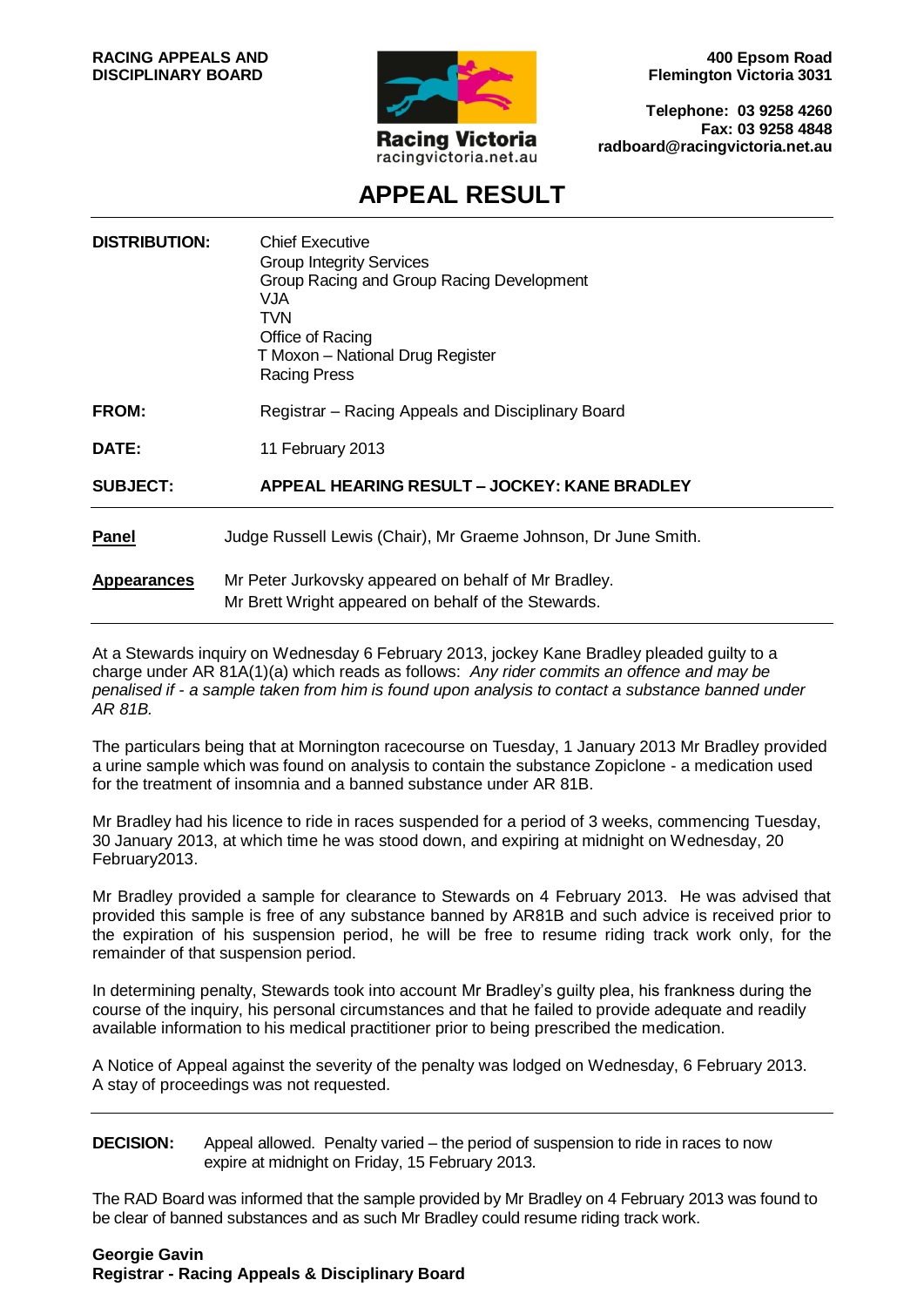# **TRANSCRIPT OF PROCEEDINGS**

## **RACING APPEALS AND DISCIPLINARY BOARD**

\_\_\_\_\_\_\_\_\_\_\_\_\_\_\_\_\_\_\_\_\_\_\_\_\_\_\_\_\_\_\_\_\_\_\_\_\_\_\_\_\_\_\_\_\_\_\_\_\_\_\_\_\_\_\_\_\_\_\_\_\_\_\_

**HIS HONOUR JUDGE R.P.L. LEWIS, Chairman MR G. JOHNSON DR J. SMITH**

#### **EXTRACT OF PROCEEDINGS**

**DECISION**

### **JOCKEY: KANE BRADLEY**

#### **MELBOURNE**

#### **MONDAY, 11 FEBRUARY 2013**

MR B. WRIGHT appeared on behalf of the RVL Stewards

MR P. JURKOVSKY appeared on behalf of the Appellant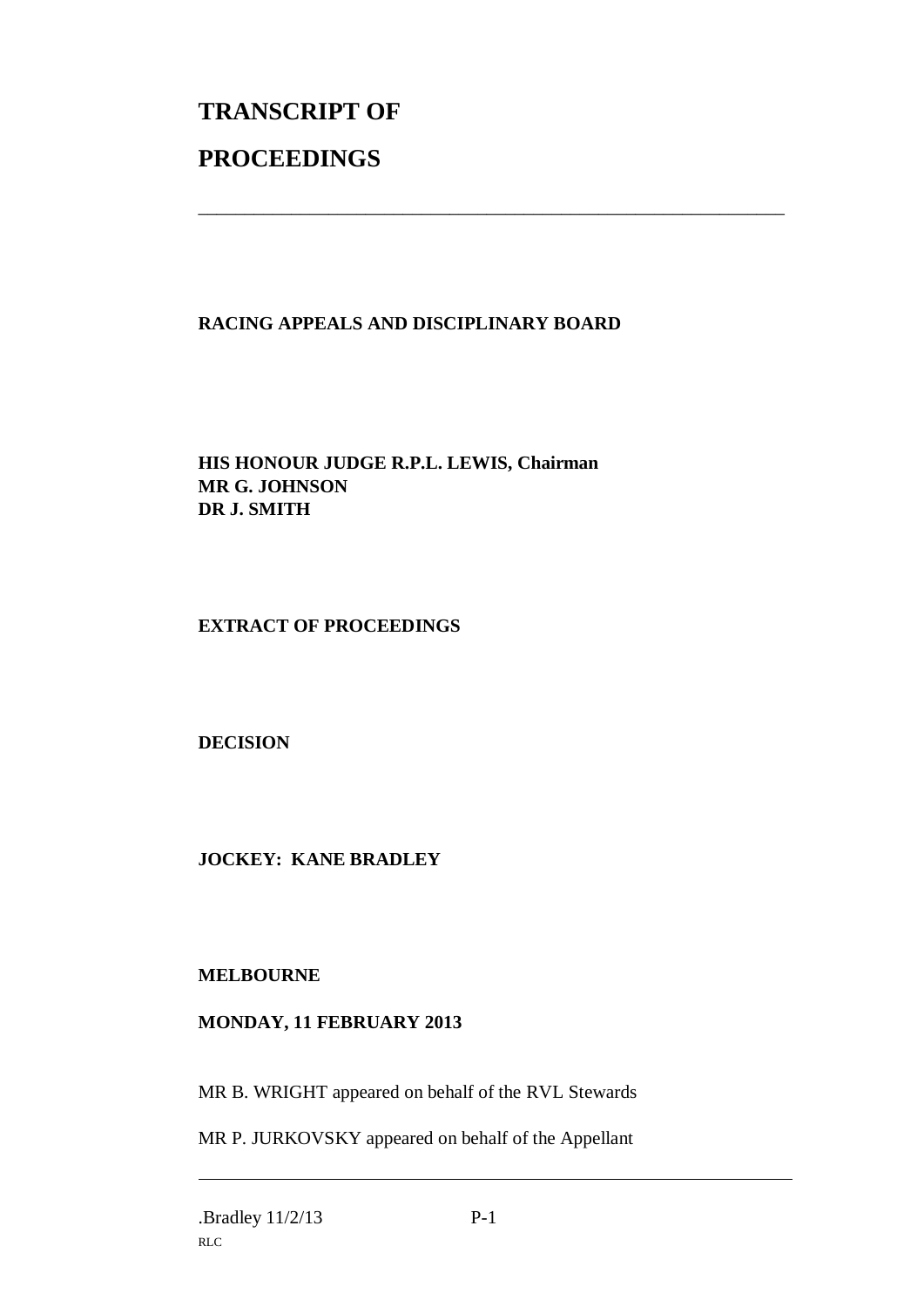CHAIRMAN: This is an appeal against the severity of a sentence which was beset with problems before the Board came to hear the case. However, as a result of inquiries which were made by Mr Wright, who appears on behalf of the stewards, of RASL, it now transpires that the sample provided by Mr Bradley on 4 February has been cleared of banned substances and that paves the way then for Mr Bradley to be able to resume trackwork. That order will be made, so that he is entitled to resume trackwork as from tomorrow. 12 February 2013.

The next question is whether the Board should interfere with the penalty imposed by the Stewards in relation to the suspension of Mr Bradley. There is no doubt that the obligation is on the rider to inform him or herself of what substances he or she may take whilst pursuing their career. It is clear that had Mr Bradley acquainted himself with the Rules of Racing, he would have discovered that the substance in question was a banned substance.

On the other hand, it is unusual in that there was no deliberate attempt to hoodwink the Stewards or anything of that kind. Mr Bradley, in good faith, went to a doctor, explained that he was a jockey and was given the substance. This takes it out of the ordinary run of cases. But having said that, the Board has to weigh up the desirability of conforming with the Rules, in fact the importance of complying with the Rules, against other matters which have occurred. It is clear that Mr Bradley is remorseful that he has infringed. More particularly, the Board is concerned that as a married man with children, he has been deprived of his livelihood for some time, not even to be able to be